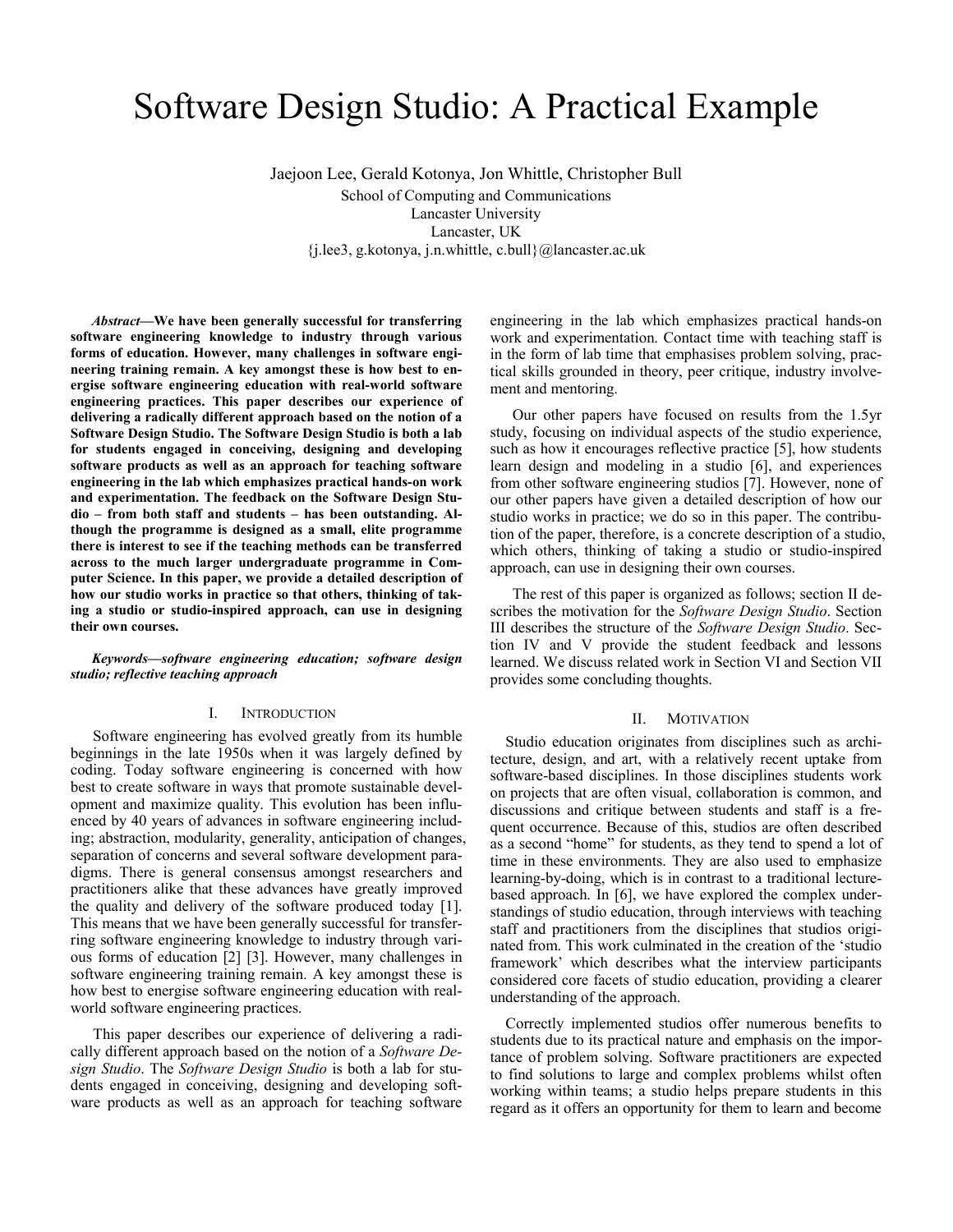comfortable with numerous reflective practice techniques [5], such as coaching and critiquing. Students that present their work often and experience frequent formal and informal critique from teaching staff and peers learn to better apply a critical eye over their future work. This also has an implicit effect on students' soft skills, such as collaboration and communication skills, which ultimately make for a better software engineer.

A software design studio provides the opportunity to practice software engineering principles and concepts in the context of large complex projects, which inherently require them. Practicing these principles in limited projects and sterile environments is not realistic; therefore their importance is learnt out of context. It is therefore potentially easy for students to dismiss the relevance of software engineering unless they are experienced in the context of complex software design problems. One way we have specifically experienced this is by students asking why they simply cannot 'just do it.'

Despite the numerous benefits that studio education can provide, professional competency for example, an oft discussed reason for pursuing studio education is to make teaching and learning software engineering more interesting. An example is the constant communication amongst peers, in relation to the spaces description as a second 'home,' providing students with opportunities to be more critical of their work but also making the experience more social. Another is that students get to work on large projects and complex designs, providing students with the opportunity to experience elements of exploration. In this regard, teaching staff have the opportunity to experience students' creativity, especially when they are given the ability to define and pursue their own projects.

## III. SOFTWARE DESIGN STUDIO

The undergraduate software engineering degree program at Lancaster is structured over three years. The Software Design Studio builds on the knowledge and experience gained in Year 1 and Year 2 of study that introduce students to programming and testing (SCC.110: Software Development), and software lifecycle models, requirements engineering, software architecture and design patterns (SCC.204 Software Design). In Year 3, the focus is on the Software Design Studio.

The Software Design Studio begins in Year 2 and is taught in three modules: SCC.230: Core Studio module for second year students, and SCC.330: Networked Studio and SCC.331: Live Studio modules for third (final) year students. All modules involve a group project with teams of 4-6 students.

In SCC.230 (Core Studio), students choose their own project topics and 3.5 hour workshops run every two weeks. In the first workshop, students come up with their own ideas for their product. This is done as a facilitated creativity session. Then the students work on their projects in the workshops, building and testing parts of their product relevant to that theme. These workshops focus on either technical skills – software requirements, design and implementation – or transferable skills. For example, one session is 'acting skills for presenters' in which an actor teaches basic acting skills that students can use to improve their presentation skills.

In SCC.330 and SCC.331 (Networked and Live Studios), students work on a much larger project, closer in scale to industrial problems. This last academic year, for example, students used a variety of sensors and programmable devices to convert their lab into a 'smart lab'. A key novelty of SCC.330 and SCC.331 is the use of agile development, a technique well known in industry, to drive the projects. Agile methods involve weekly deliverables of parts of the product, built-in reflection on what could be done better the next week, and tracking personal productivity through a series of 'burn down charts.' In short, in the studio modules, a variety of novel methods are applied that take precedence over traditional lectures – agile methods, flipped classroom, acting skills, creativity methods, and video – that make the modules engaging, interesting and a valuable learning experience for students. In the following, we explain them in terms of project, schedule and deliverables, and assessment.

## *A. SCC.230:Core Studio*

- Projects: The students came up with three project ideas: a mobile lecture feedback system, a web-based business start-up ideas and angel investors matching system and a smart bus rider support system. The general guidelines we provide for the students when they decide their projects during the first workshop session are: 1) the system should be of sufficient size and complexity for a 150 hour, 15 credit module, 2) the assessed grade will take into account the size and complexity of the system design and implementation, 3) the emphasis is on ideation, planning, design, implementation, testing, documentation and presentation, 4) the workshop sessions will focus on introducing broader software engineering concepts and issues and, therefore, the students are required to expand their programming skills as part of their self-study (although, of course, the mentors will provide assistance as and when appropriate).

- Schedule and Deliverables:

| Week         | Workshop                                               | <b>Theme Description</b>                                                                                                                                                                                                                                                                                                                                               |
|--------------|--------------------------------------------------------|------------------------------------------------------------------------------------------------------------------------------------------------------------------------------------------------------------------------------------------------------------------------------------------------------------------------------------------------------------------------|
|              | Theme                                                  |                                                                                                                                                                                                                                                                                                                                                                        |
| $\mathbf{1}$ | Introduction<br>to $SCC.230$<br>& Project<br>Selection | Brief introduction to SCC230<br>teaching methods/assessment<br>Group creativity exercise for<br>group formation and selection<br>of group projects<br>Outcome: students have chosen<br>their project teams and have ini-<br>tial concept for their team pro-<br>ject<br>Homework: learn about itera-<br>tive/incremental development<br>processes & requirements engi- |
| $\mathbf{2}$ | Planning a<br>Project                                  | neering<br>Iterative/Incremental develop-<br>ment processes: students work<br>up their plans during the session<br><b>Project Management Processes</b><br>(e.g., PSP) $&$ Expectations on<br>Documenting Group Projects<br>Requirements Specification:                                                                                                                 |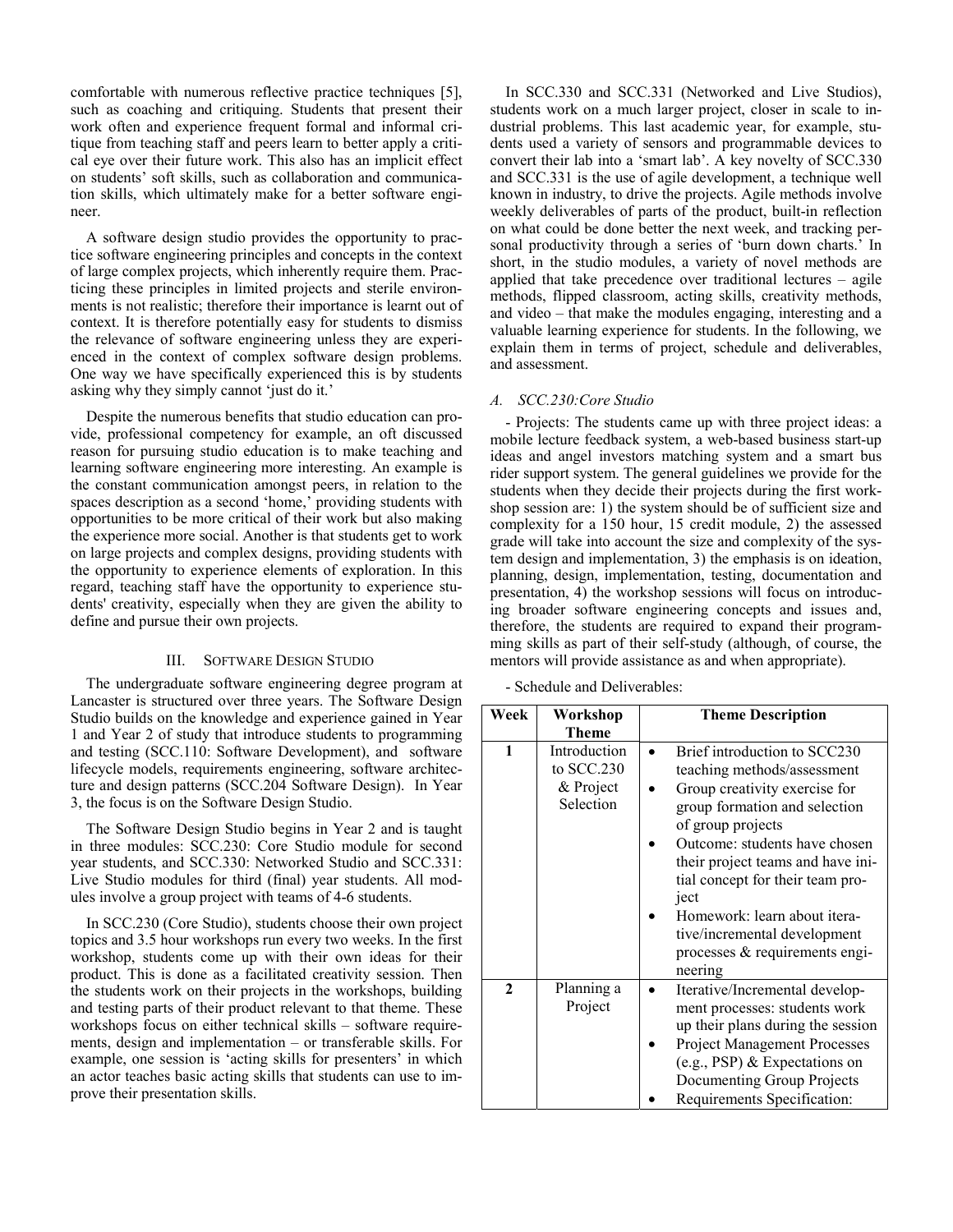|                |                              |           | students work up their plans                                        |
|----------------|------------------------------|-----------|---------------------------------------------------------------------|
|                |                              |           | during the session                                                  |
|                |                              |           | Outcome: projects have a pro-<br>ject plan and initial set of re-   |
|                |                              |           | quirements                                                          |
|                |                              |           | Homework: Complete the set of                                       |
|                |                              |           | requirements; read up on soft-                                      |
|                |                              |           | ware architecture                                                   |
| 3              | Software                     |           | Students work on their software                                     |
|                | Architecture                 |           | architecture during the session                                     |
|                |                              |           | Outcome: initial software archi-                                    |
|                |                              |           | tecture                                                             |
|                |                              |           | Homework: read up for next                                          |
| 4              | First incre-                 |           | session<br>Hands-on design session for                              |
|                | ment: design                 |           | first increment                                                     |
|                | choices                      |           |                                                                     |
| 5              | First incre-                 | $\bullet$ | Students should by now have an                                      |
|                | ment: Testing                |           | implementation of the first in-                                     |
|                |                              |           | crement and conducted some                                          |
|                |                              |           | basic testing by themselves.                                        |
|                |                              |           | This session focuses on more                                        |
|                |                              |           | structured testing methods; with<br>hands-on application of these   |
|                |                              |           | methods. Should include peer                                        |
|                |                              |           | testing (i.e., groups take on role                                  |
|                |                              |           | of testers for other groups)                                        |
| 6              | Second in-                   |           | Further hands-on design and                                         |
|                | crement: de-                 |           | testing                                                             |
|                | sign and test-               |           | Design patterns                                                     |
|                | ıng                          |           |                                                                     |
| $\overline{7}$ | Third incre-<br>ment: design | $\bullet$ | Further hands-on design and                                         |
|                | and testing                  |           | testing<br>Design patterns                                          |
| 8              | Requirements                 | $\bullet$ | Introduce a change to the re-                                       |
|                | Changes                      |           | quirements                                                          |
|                |                              |           | Session explores how best to                                        |
|                |                              |           | handle requirements changes                                         |
|                |                              |           | and how to update de-                                               |
|                |                              |           | sign/implementation                                                 |
|                |                              |           | Should include some considera-                                      |
|                |                              |           | tion of quality attributes                                          |
| 9              | Improving<br>the Software    | $\bullet$ | Session looking back at what                                        |
|                |                              |           | the groups have produced so far<br>and actively looking for ways to |
|                |                              |           | improve the software quality                                        |
| 10             | Presentation                 |           | Advice on how to present their                                      |
|                | skills                       |           | projects in the final presenta-                                     |
|                |                              |           | tions                                                               |

- Assessment: Marks are awarded for the different parts of the project. These consist of both a group mark and an individual mark as follows: 1) Assessment of the project as a whole counts for 40% of the total marks. This is assessed on a group report, a working demo and/or an oral presentation, 2) Each student produces an individual portfolio describing his/her personal contribution to the project and this is 40% of the total marks. The group report summarizes the work, whereas the individual report goes into technical detail, 3) Assessment of an individual student based on the group project mentor's report on the student counts for 20% of the overall marks. The mentors will base their report on the student's participation and contributions to the group project and workshop activities.

## *B. SCC.330: Networked Studio*

-Project: This module build on the knowledge and skills gained in SCC.230 to introduce the students to the development of large software systems with more realistic requirements. It focuses on the integration and networking of software modules to create larger systems. In particular, the students learn software engineering techniques relevant to medium scale networked projects such as models of distributed architecture, large-scale integration testing, distributed team development, and techniques for large scale software quality.

To this end, we select a smart lab project – the aim of the Smart Lab System (SLS) is to turn the Software Design Studio lab into a smart interactive lab. The development process is spread over 10 weeks and follows an agile process with a working system release every week from Week 2. In the first phase of the project the students develop a number of basic services to monitor and collect information on climatic changes, interactions and movements in the lab. In the second phase of the project they use the services to compose smart lab applications, which they will in integrate into the smart lab.

- Schedule and Deliverables:

| Week | <b>Deliverables</b>                                                                                                                                      |  |  |
|------|----------------------------------------------------------------------------------------------------------------------------------------------------------|--|--|
| 3    | - The service shall provide, on-demand, the tem-<br>perature and light values in a specific zone in the<br>lab. The lab shall be divided into 3 zones.   |  |  |
|      | - The service shall provide, on demand, an hourly<br>history of temperature and light changes in the lab<br>for up to one week.                          |  |  |
| 4    | - The service shall provide, on demand, the time<br>that specific objects in the lab were last accessed or<br>interacted with                            |  |  |
|      | - The service shall provide, on demand, the history<br>of when the specific objects in the lab were ac-<br>cessed or interacted with, for up to one week |  |  |
| 5    | - The service shall provide, on demand, the location<br>of a lab user                                                                                    |  |  |
| 6    | - The service shall provide, on demand, an hourly<br>movement history (i.e. between different the zones)<br>of a lab user, for up to one week.           |  |  |
|      | - The service shall provide on demand, the ID of a<br>pressed button press together with time (i.e. Sw1 or<br>Sw2 on Sun SPOT)                           |  |  |
| 7    | - It shall be possible to interact with the SLS via the<br>Touch Table and desktop computer                                                              |  |  |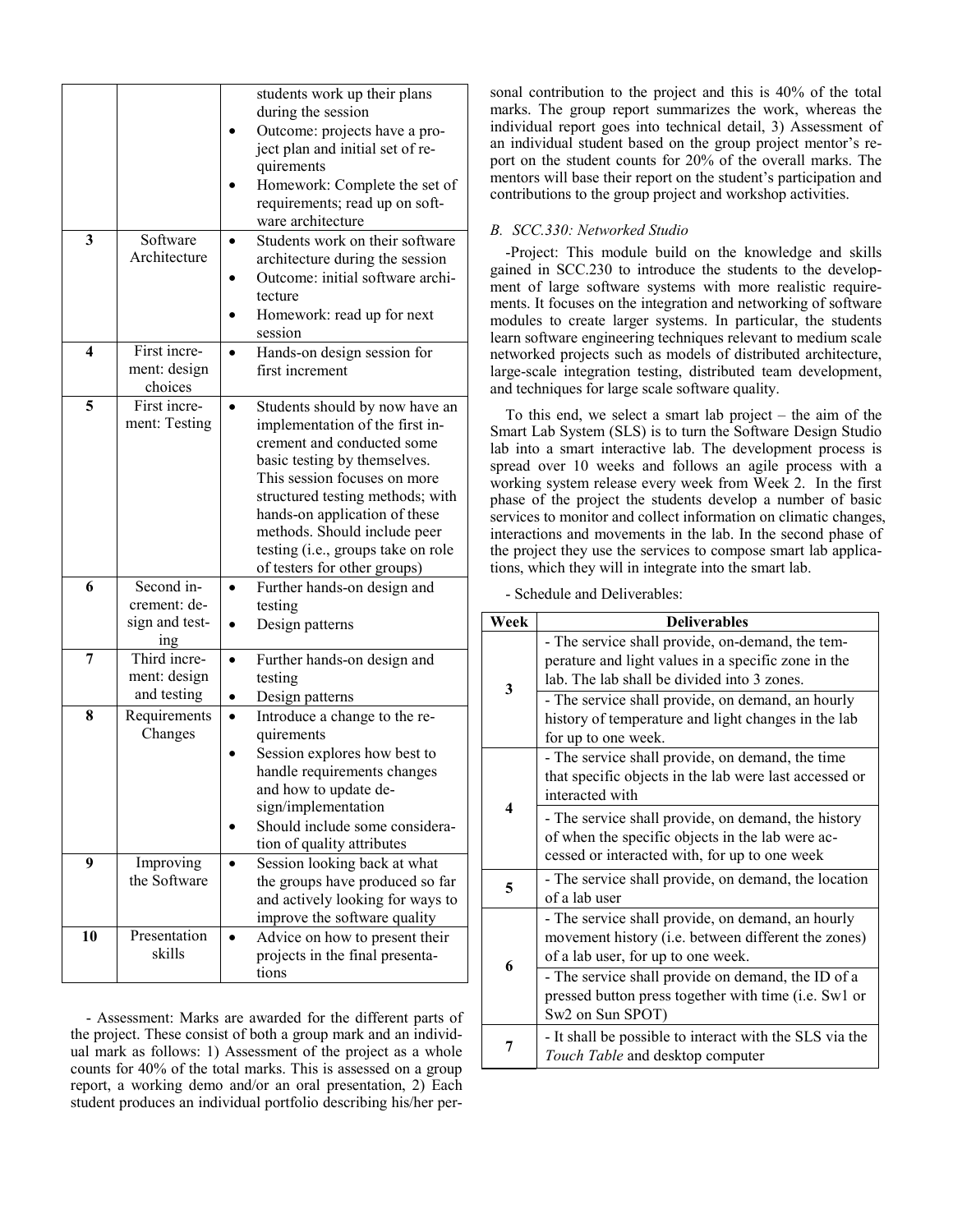|    | - The system shall provide a real-time visualisation<br>of the temperature and light changes in the four lab<br>zones.                                                                                                                                                                                                                                                                 |
|----|----------------------------------------------------------------------------------------------------------------------------------------------------------------------------------------------------------------------------------------------------------------------------------------------------------------------------------------------------------------------------------------|
| 8  | - The system shall provide a means to display a<br>comparative history graph showing changes in tem-<br>perature over time<br>- The system shall provide a means to display a<br>comparative history graph showing changes in light                                                                                                                                                    |
|    | over time<br>- The system shall provide a visualisation showing<br>objects in the four zones and indicating when they<br>were last accessed/interacted with                                                                                                                                                                                                                            |
| 9  | - The system shall provide a visualisation of lab<br>user location                                                                                                                                                                                                                                                                                                                     |
|    | - The system shall provide a visualisation of lab<br>user movement (i.e. history of lab user movement)                                                                                                                                                                                                                                                                                 |
|    | - The system shall provide periodic Twitter com-<br>mentary of the happenings in the lab; including<br>climactic, environment, location and activity infor-<br>mation.                                                                                                                                                                                                                 |
| 10 | - The system shall use the temperature service to<br>control heating devices and fans in the lab The de-<br>vice control should reflect temperature changes in<br>the 3 zones.                                                                                                                                                                                                         |
|    | - The system shall use the light monitoring service<br>to control lighting in the lab. The device control<br>should reflect light changes in the 3 zones.                                                                                                                                                                                                                              |
|    | - Smart cup: This cup can monitor the daily intake<br>of fluids. This can be implemented by attaching a<br>Sun SPOT to a cup and the smart cup monitors the<br>fluid level of the cup by measuring the tilted angle<br>of the cup. This smart cup reports the daily intake<br>of fluids when requested. Further, the tilting behav-<br>iour of the cup can be visualized in real-time. |

The first two weeks are dedicated to get to know the Sun SPOT devices [8], which are used as sensors/actuators of SLS, and the Scrum agile process [9].

- Assessment: The assessment begins from week 3 and the marks consist of both a group mark (30%) and an individual mark (70%). We have defined a weekly sprint of the Scrum framework and the assessment (group as well as individual) also happens weekly. Each group is expected to demonstrate a running system and individual contribution to the group work is assessed after the demo. Then we have a one-to-one feedback session for each student. During the individual feedback session, we provide detailed description on what went well and what needs to be improved. For example, we discussed the each section of reflective reports, which were submitted by the students, and gave written and verbal comments on the students' activities. The reflective report consists of four sections including 1) Detailed Description of Deliverables, 2) Delivered Items, 3) Not Delivered Items, and 4) Impediments and Plans

to Address Them. This personalized and prompt feedback is one of the major factors for the success of this module.

## *C. SCC.331: Live Studio*

-Project: SCC331 extends the smart lab project from SCC.330 to develop a generic toolkit for smart living and smart working (SET: Smart Environment Toolkit). Like SCC.330, SCC.331 is a 30-credit module with a focus on engineering a non-trivial software system. We have adopted the Scrum framework as the development process with a strong emphasis on disciplined development.

To underscore the importance of engineering principle and real-world practice, we have a strong focus on the following:

1) Business context through interaction with potential users and organisations that are involved in the development of similar products: The students can learn to adapt their knowledge and skills to shifting business goals and needs (e.g. functionality, cost, time to market and quality);

2) Software engineering principles: A key aim of software engineering is to use sound engineering principles in order to obtain cost-effective software systems that are reliable and work efficiently. The SET project is underpinned by software engineering principles and the students can learn essential component in a software engineer's toolset (e.g. good coding practice, testing, modularity, design patterns, anticipation of change, generality and ability to deliver subsets of the system early to obtain user feedback); and,

3) Professional competency: Whereas the training of software engineers traditionally emphasizes technical skills, it is also important that software engineers have broad professional competencies. These include the ability to communicate complex concepts effectively, the ability to work well with others, and the ability to adapt knowledge and skills to address emerging problems.

- Schedule and Deliverables:

| Week         | Workshop<br>Theme                   | <b>Theme Description</b>                                                                                                                                                                                                  |
|--------------|-------------------------------------|---------------------------------------------------------------------------------------------------------------------------------------------------------------------------------------------------------------------------|
| 1            | Introduction<br>to SCC331           | Brief introduction to SCC331<br>Objectives and Project<br>Badge system<br>Assessment<br>Teams start designing the SET<br>architecture                                                                                     |
| $\mathbf{2}$ | Industry<br>Workshop                | A guest speaker from industry<br>gives a talk on their business fol-<br>lowed by a demo of one of their<br>products<br>Each team demonstrates their sys-<br>tem to the guest.<br>Comments and feedback from the<br>guest. |
| 3            | Demo of<br>system re-<br>lease $#1$ | Demo of system release $# 1$ : The<br>SET shall provide a setup mecha-<br>nism that automatically recognises<br>new [active] Sun SPOT sensors in                                                                          |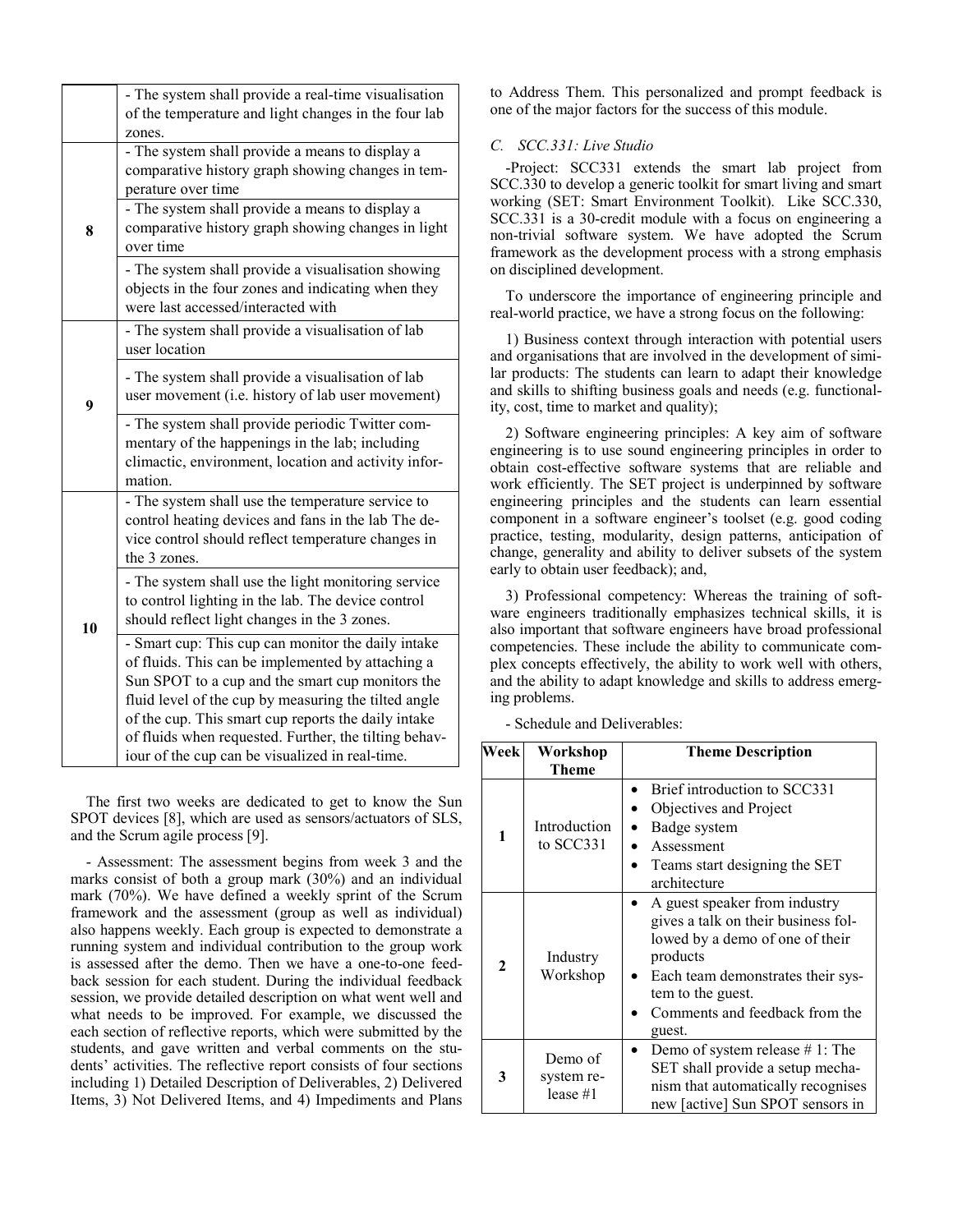|   |                                                | the user environment. The mecha-<br>nism shall recognise both the sen-<br>sor address and the type of data it<br>collects (e.g. light, temp, tilt, in-<br>frared etc.).<br>Retrospect                                                                                                                                                                                                                                                                                                                                                                                                                                                                                                                                          |
|---|------------------------------------------------|--------------------------------------------------------------------------------------------------------------------------------------------------------------------------------------------------------------------------------------------------------------------------------------------------------------------------------------------------------------------------------------------------------------------------------------------------------------------------------------------------------------------------------------------------------------------------------------------------------------------------------------------------------------------------------------------------------------------------------|
| 4 | Demo of<br>system im-<br>provement<br>#1       | Demo of improvement for release<br># 1 (individual)<br>Retrospect                                                                                                                                                                                                                                                                                                                                                                                                                                                                                                                                                                                                                                                              |
| 5 | Demo of<br>system re-<br>lease $#2$            | Demo of system release $# 2$ : The<br>$\bullet$<br>SET shall provide the user with a<br>mechanism for expressing the<br>trigger conditions for high-level<br>services (i.e. security, safety, com-<br>fort, health, and reminder ser-<br>vices). A trigger shall use logical<br>and relational operators to create a<br>comparison. A trigger specifica-<br>tion shall be able to use all active<br>sensor sources. The SET shall<br>provide a mechanism for writing<br>workflow descriptions to a data-<br>base server, and for accessing and<br>updating them. The SET App<br>shall provide graphical functional-<br>ity for displaying the status of dif-<br>ferent SET devices in the user en-<br>vironment.<br>Retrospect |
| 6 | Demo of<br>system im-<br>provement<br>#2       | Demo of improvement for release<br>$\bullet$<br># 2 (individual)<br>Retrospect                                                                                                                                                                                                                                                                                                                                                                                                                                                                                                                                                                                                                                                 |
| 7 | Demo of<br>system re-<br>lease $#3$            | Demo of SET release $# 3$ : The<br>SET App shall provide a graphical<br>user interface to allow direct con-<br>trol of the SET actuators in the<br>user environment. The SET App<br>shall provide functionality for<br>visualising the data trends in the<br>user environment. The SET App<br>shall provide functionality for<br>supporting reminder and notifica-<br>tion services.<br>Retrospect                                                                                                                                                                                                                                                                                                                             |
| 8 | Demo of<br><b>SET System</b><br>improve-       | Demo of improvement for release<br># 3 (individual)<br>Retrospect                                                                                                                                                                                                                                                                                                                                                                                                                                                                                                                                                                                                                                                              |
| 9 | ment $#3$<br>Demo of<br>system re-<br>lease #4 | Demo of system release #4: The<br>SET shall provide functionality<br>for monitoring and executing the<br>service trigger conditions. The<br>SET shall provide functionality<br>for managing client registration,<br>trigger definitions and sensor data.                                                                                                                                                                                                                                                                                                                                                                                                                                                                       |

|    |                                      | Retrospect<br>Requirement for the project video                                                             |
|----|--------------------------------------|-------------------------------------------------------------------------------------------------------------|
| 10 | Demo of<br>system pro-<br>ject video | Demo of system project video<br>(group)<br>Demo of improvement for release<br>#4 (individual)<br>Retrospect |

- Assessment: The previous SCC.330 (Networked Studio) has been extremely well received by the students and it appears that they are both engaged with the course and achieving a high level of learning. However, even though they have been taught software engineering (SE) principles (both in SCC.230 and SCC.330), because these have been taught through practice, the students are *not* always able to explicitly articulate their learning goals in terms of SE principles. Therefore, we more focus on individual attainment of software engineering principles as well as system implementation techniques in SCC.331. The assessment is designed to support this focus and we also have introduced software engineering badges. This badge-based assessment is intended to make the learning of SE principles more explicit and would force students to articulate the SE principles they have learned. As we assess them explicitly on these principles, it would also give students explicit SE principles that they can list on their CVs, thus increasing employability.

Each 'badge' corresponds to a software engineering principle for which students should demonstrate competency. The students are expected to collect a minimum of four badges and the assessment is based on these badges. The first and second badges are compulsory and consist of Personal Software Process (PSP) level 0.0 and 0.1, respectively. The third and fourth badges can be chosen from the following: 1) refactoring, 2) test-driven development, 3) reverse engineering software architecture, 4) design patterns, 5) automated testing, 6) usability testing and 7) code quality assessment by metrics. We came up with these badge items with consideration of [10] and our experience with industrial partners.

The marks for the module are structured as follows:

• (20%) Assessment of the group deliverables as a whole will count for 20% of the total marks. This is assessed on each group's working demo (source code) and oral presentation;

• (40%) Each student produces an individual portfolio describing his/her personal contribution to the project. We have demo sessions for individual students after the group demos/presentations. This individual session should include technical details about the contribution; and,

• (40%) Each student produces an individual portfolio describing his/her personal contribution to the improvement of the project through the software engineering badge scheme. PSP level 0.0 and level 0.1 are compulsory for all students. Students can select two optional badges from the seven software engineering badges.

## *D. Workshop Activities and Delivered Products*

Workshops focus on creativity, technical skills, software requirements, design, implementation, and transferable skills.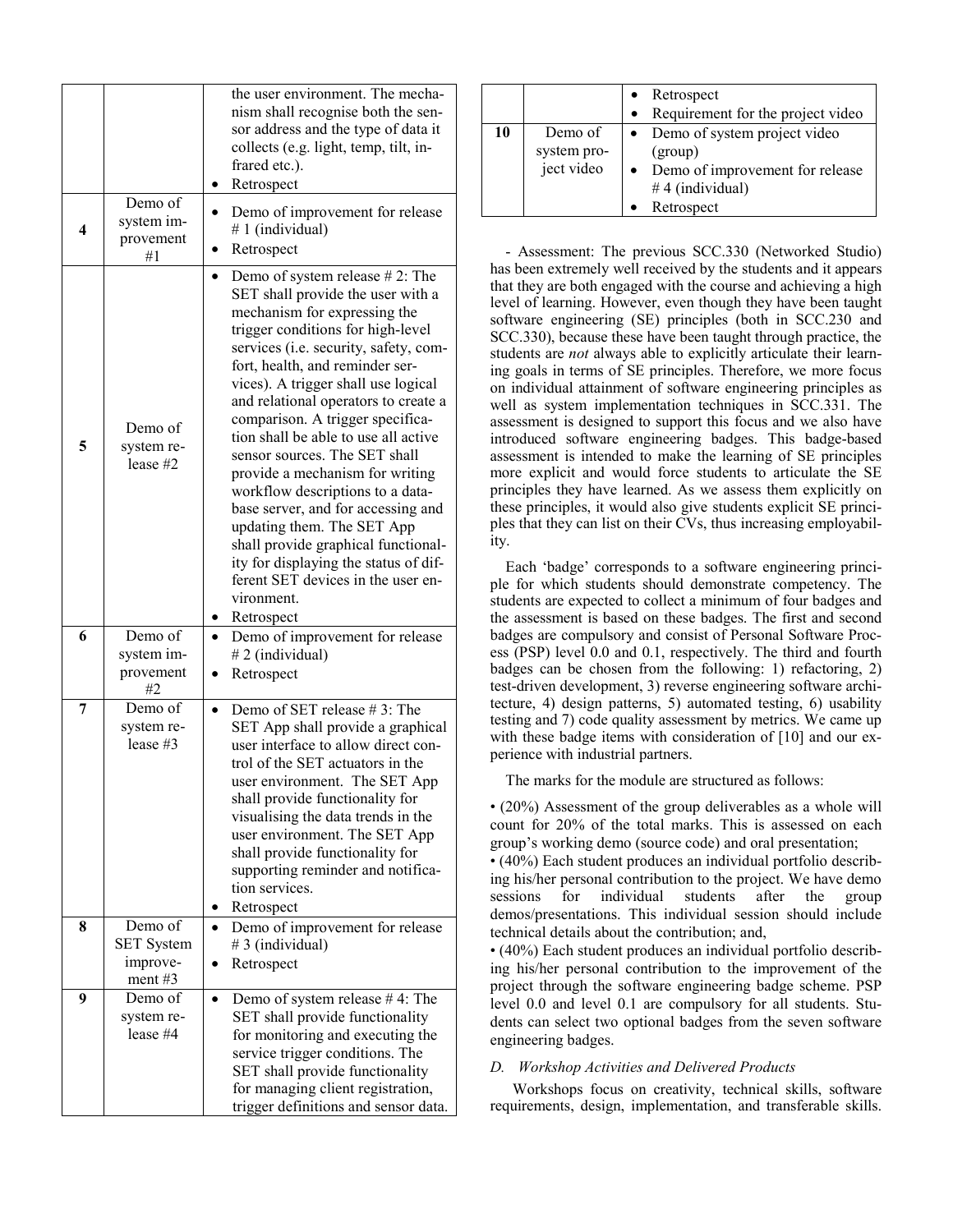Figure 1 captures some of the outputs from these workshops. For example, Figure 1 a) is from the project idea session: all students propose their ideas and we classify them into a number of themes (e.g., health and fitness, student/staff relation, etc.). Then the students vote to pick the most popular ideas. For the group forming workshop (Figure 1 b), each student presents his/her experience from Year 1 in terms of i) what they liked, ii) what they liked least, iii) their strengths and iv) what would like to learn through the module. Then they visit each other's profile and find appropriate group members who can complement their own skill sets. One of the project ideas was a mobile lecture feedback system and Figure 1 c) is the final product from this project.



**Figure 1 Work Products from Core Studio: SCC.230** 

At the end of Networked Studio and Live Studio modules the students were able to deliver high quality products, some of which had commercial potential. This is based on the feedback from an industry observer whose major product is computer systems for smart living environments [11]. The industry observer was impressed by the ideas generated by the students and the fact that such a high quality product could be delivered from scratch in a short space of time – just two months including two weeks of introducing the students to the development technology and the Scrum framework. The students also created YouTube videos of their work and Figures 2 and 3 are the screen captures from the videos.



**Figure 2 Demo Video Capture of Networked Studio: SCC.330 http://youtu.be/YJ7X3Y\_zoJk**



**Figure 3 Demo Video Capture of Live Studio: SCC.331**  https://www.youtube.com/watch?v=pzlAcsL\_wto

### IV. STUDENT FEEDBACK

The Software Design Studio began in October 2012. So far, the feedback has been very good. In general students found the module as whole very good and engaged strongly with it. (See Figures 4-6.) In addition, module feedback on other modules run by the School highlights the positive way in which the workshop-style of the Studio is being received. For example, one student in a different degree programme, who attended SCC.230 as a part of his Generic Skills module, commented on: *'I learnt more in one 2-hour Studio session than I did in this entire module.'* 

Student evaluation for all three the studio modules have been very strong. Modules are rated on a 5-point scale with highest rating being "very good" and the lowest, "poor". More than 80% of the students rated the SCC.230 Core Studio module as very good. 100% rated their involvement as very good. More than 85% of the students rated the SCC.330 Networked Studio module as very good. The SCC.331 Live Studio module was rated as very good by more than 90% of the students. Most of the students said that SCC.331 was the best module they had taken in their whole degree.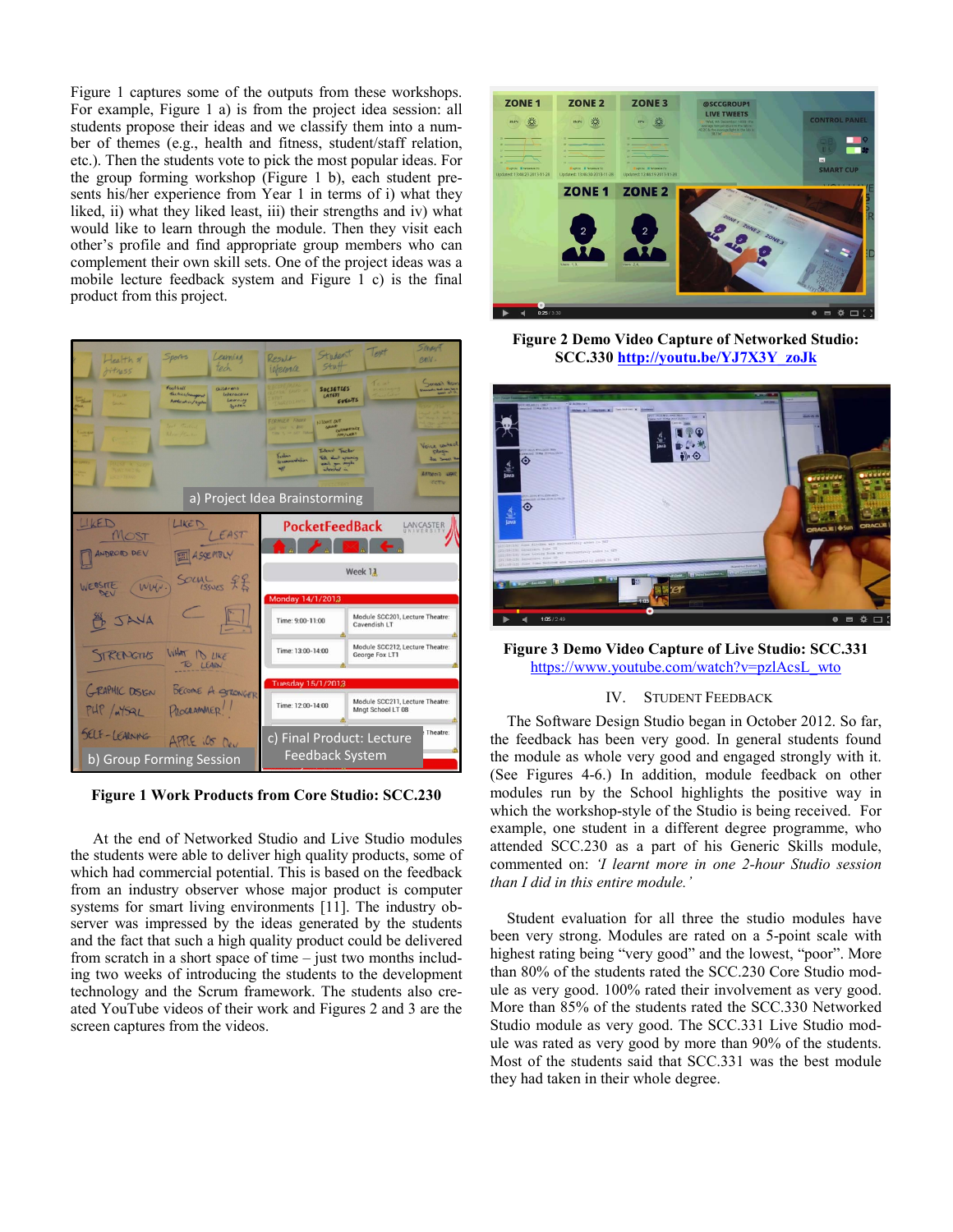

**Figure 4 Feedback on Core Studio (2012-2013)** 



**Figure 5 Feedback on Networked Studio (2013)** 



**Figure 6 Feedback on Live Studio (2014)** 

Student comments include:

"*The best part of the module was that we got to learn first hand from our own mistakes*", "*The approach was different to what I am used to, but proved to be very effective*";

"*Having a dedicated studio for our own use gave me a quiet place where I could focus on my studies*";

"*I was significantly more productive in there than anywhere else I tried working*";

"*Pretty much everything was useful. The whole design process was covered in great detail and I now feel as though I could complete this to a much higher standard than before*"; and

 *"First time I've enjoyed working in a group, having a big focus on individual work as well as group work encouraged people to put a lot of effort in."*

## V. LESSONS LEARNED

We had encountered a number of challenges in setting up and delivering the Software Design Studio. Along the way we have learnt several lessons. We have distilled the lessons below.

- *It is important that the students feel sense of ownership of the Studio right from the start.* The Studio's physical lab is a key element of the success of the approach. The lab is available 24 hours for students, they are told to view it as their 'home', and have complete control over how it is used. Students are responsible for maintaining the lab. They use it for dedicated work sessions as well as social aspects of the work (e.g., pizza party design sessions). Achieving this has been a challenge, however, as it required a shift in focus in how lab spaces are viewed – from the top-down, tightly controlled management style to student-led management.
- *Adopt an agile model for feedback and assessment*. Given the focus on practical hands-on work and on teamwork, it was challenging to provide detailed feedback for both the team and the individual in a timely manner. To address this, the assessment followed an agile model in which each system release was assessed weekly both in terms of team and individual contribution. Feedback was given immediately and in-situ in the workshop session. This was done by students giving weekly presentations of their work, followed by peer critique of the presentation and the code produced. In addition, weekly 'stand-up' meetings were instituted – lightning meetings where each student reviewed their progress for 5 minutes – to motivate students and check the status of deliverables.
- *Rebadge software engineering principles.* Another challenge has been how best to integrate theory and practice in the studio. Given the focus on practical and hands-on work, the teaching staff members had to work hard to ensure that students learned the theory of software engineering as well as how to build things. To address this, we introduced a 'badge' assessment scheme: students build their product but have to collect four badges – each corresponding to a particular theoretical aspect – on which they are assessed. For example, students might collect a badge on 'software design' where they do extra work on studying the theory behind software design and how it relates to their practical experience.
- *Studio approach fosters modeling*. We also have observed the role of software models in the software design studio [12]. A year and a half long observation of the studio has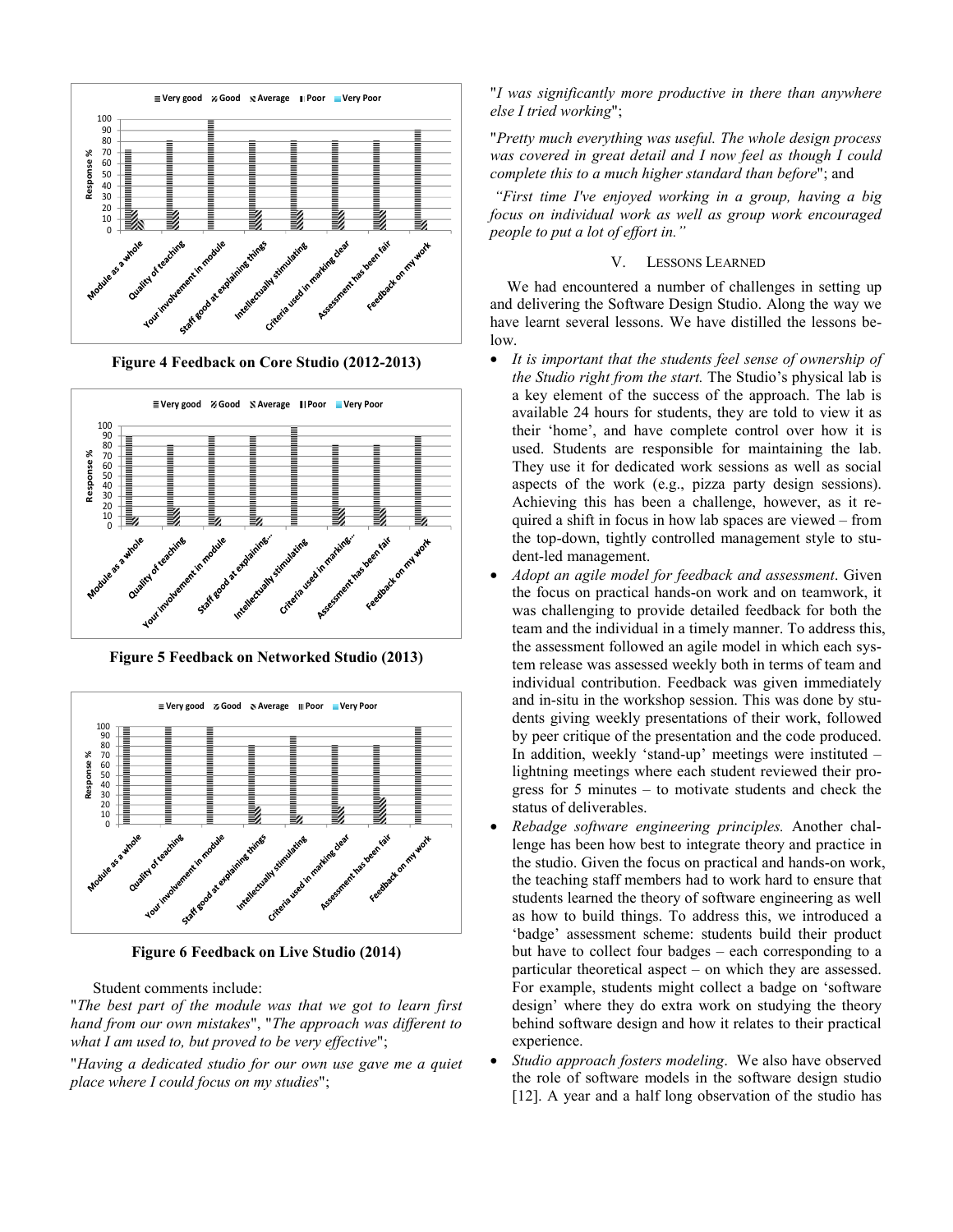revealed that, in this style of education, students make little use of formal modeling notations but heavy use of informal model sketches. Since there is strong evidence that the studio model is an effective way of teaching software engineering, we argue that these observations have implications for the way modeling is currently taught as well as how it might be taught differently.

Finally, we put a lot of thought into getting students to reflect on their practice – in an attempt to instil 'reflective practice' [13] into the curriculum. This was done through a variety of means – peer critique, constant design critique, coaching, and individual self-reflection reports. Again, this was challenging because it required a change of culture in the students, who were not used to reflecting on their practice in this way.

In addition to these successful factors, we also have identified some challenges that need to be addressed in the future.

- Scale the size of the class: we deliberately design the modules for small number of students – we expect twenty is the maximum number of students that we can manage in this current format of project management (i.e., Scrum) and the supervision with two dedicated academic staff members. This is mainly due to the resource constraints (e.g., available teaching staff, lab space, available devices, etc.);
- Train the 'trainer': the studio based teaching approach is new to the students, but also new to the teaching staff members. When we first introduced this new concept of teaching, we had to train ourselves for managing the studio workshops and Scrum, supervising students in this context, and assessing/tracking the progress of students' attainment. There were quite a few occasions that the teaching staff members attempted to switch to the traditional lecturing mode, rather than observing and coaching the students. Based on our experience, we are now more confident with the studio approach and have better understanding on how to supervise the students; and,
- More connection to industry: we had invited speakers from industry and we observed that these events could motivate the students to demonstrate their achievements to the visitors. Also the talks about real industry challenges were very valuable for the students. We would like to provide more of these occasions to the students and it might help them to establish their own relation with the industry.

### VI. RELATED WORK

Although studio-based pedagogy is increasing in software disciplines, it is acknowledged that not many have been implemented [14]. The use of software studios has been around for a couple of decades, with one of the first attempts at implementing studio education going as far back as 1990 [15]; although there are numerous publications about studio implementations, it has previously been noted that an up-to-date and exhaustive review of all studios in software engineering is not yet available [7]. A recent brief review of studio-based learning in computer science was conducted which describes five institutions that have implemented a studio course [16] (University of Queensland, Monash University, University of Victoria, Washington State University, Auburn University). Some other institutions with prominent publications also have studio implementations, these are: Carnegie Mellon University, Massachusetts Institute of Technology, University of Hawaii, Poznan University of Technology. This list does not take into consideration the HCI or media-based studios. Despite the low number of software studio courses, they often report varying levels of success. However, comparing these courses is difficult as none of them have previously followed a shared definition or understanding of studio education [6]. This is a proposed benefit of the 'studio framework,' with which studios can be compared against it, providing a foundation for comparisons.

Previous work [7] has presented the results of an ethnographic study on Lancaster's studio. The observations were made during the studio's first year (2012-2013) and were reflected against the 'studio framework' [6]. In this work it was argued that studios should not be considered a binary state (i.e. whether it is or is not a studio), due to their complex nature; there will be some spaces which are more 'studio-like' than others, and as such, some spaces may appear to not cover all aspects presented in the studio framework. Despite this, it was concluded that the studio implementation at Lancaster satisfied all of the framework's categories, with example observations provided for each. Some noteworthy conclusions made based on the observations were the importance of obtaining 'a sizable dedicated room,' and the significant use of the mobile whiteboards by the students (e.g. for supporting impromptu collaboration, enabling the externalisation of ideas, group awareness of progress and designs, and enabling frequent critique) - although simple assets, they were used in various ways, allowing for significant coverage of the framework.

#### VII. CONCLUSIONS

Software engineering education remains as one of the most important area to be successful in academia and industry. Unfortunately, the teaching of software engineering still poses a number of difficulties. Unless these challenges are addressed, successful transfer of this promising technology is unlikely to be realised. This paper has described a studio based teaching approach at Lancaster University that aims to address the teaching challenges by combining the design studio approach, the agile framework Scrum, and effective project support environment.

The feedback on the Software Design Studio – from both staff and students – has been outstanding. The Bachelor of Science (BSc) in Software Engineering is quickly becoming a flagship programme of the School of Computing and Communications. Although the programme is designed as a small, elite programme there is interest to see if the teaching methods can be transferred across to the much larger BSc in Computer Science. Moreover the Studio is already becoming a unique selling point of Lancaster's computer science education; the first three authors of this paper won the Lancaster University Pilkington Teaching Award, which was awarded annually for ex